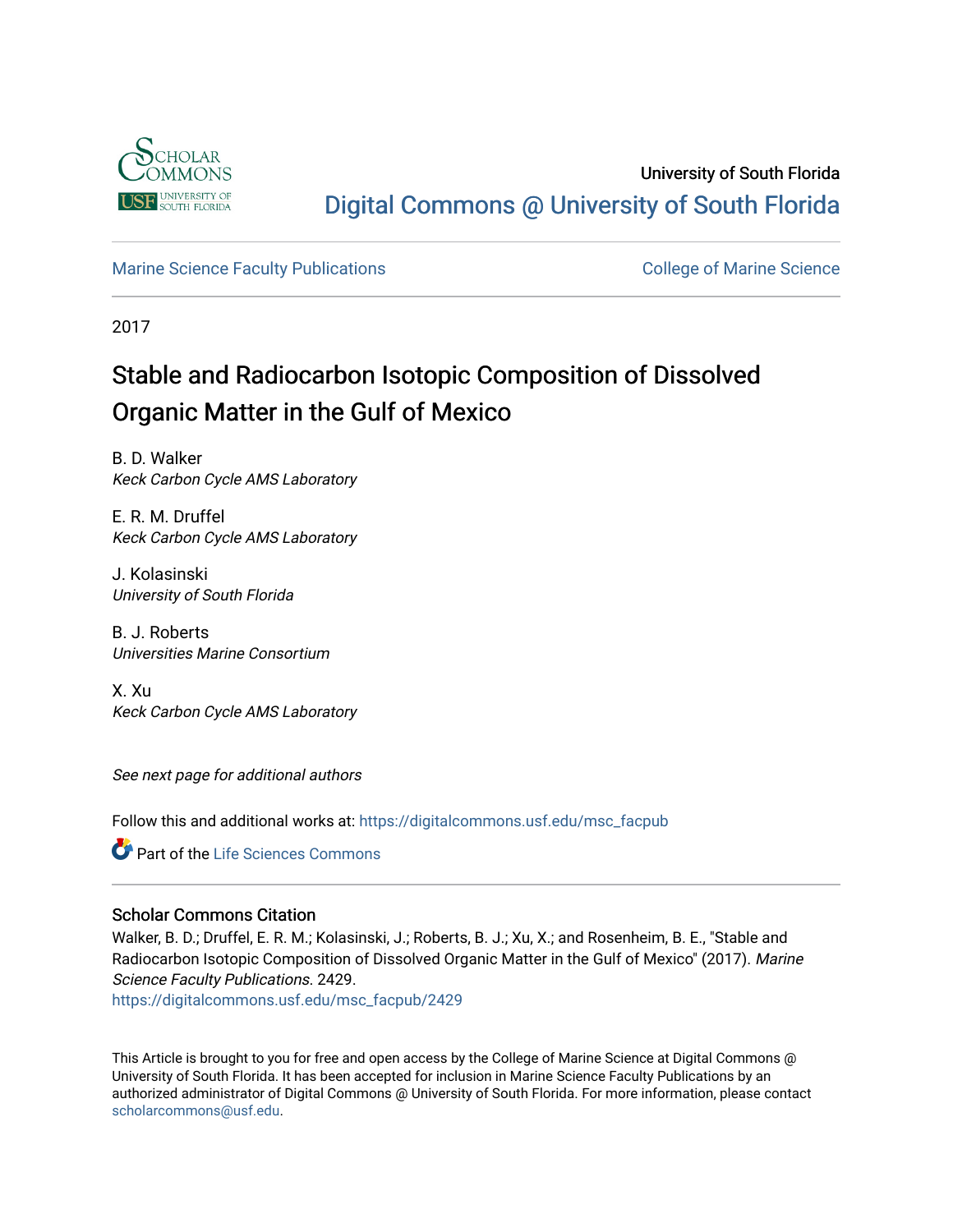### Authors

B. D. Walker, E. R. M. Druffel, J. Kolasinski, B. J. Roberts, X. Xu, and B. E. Rosenheim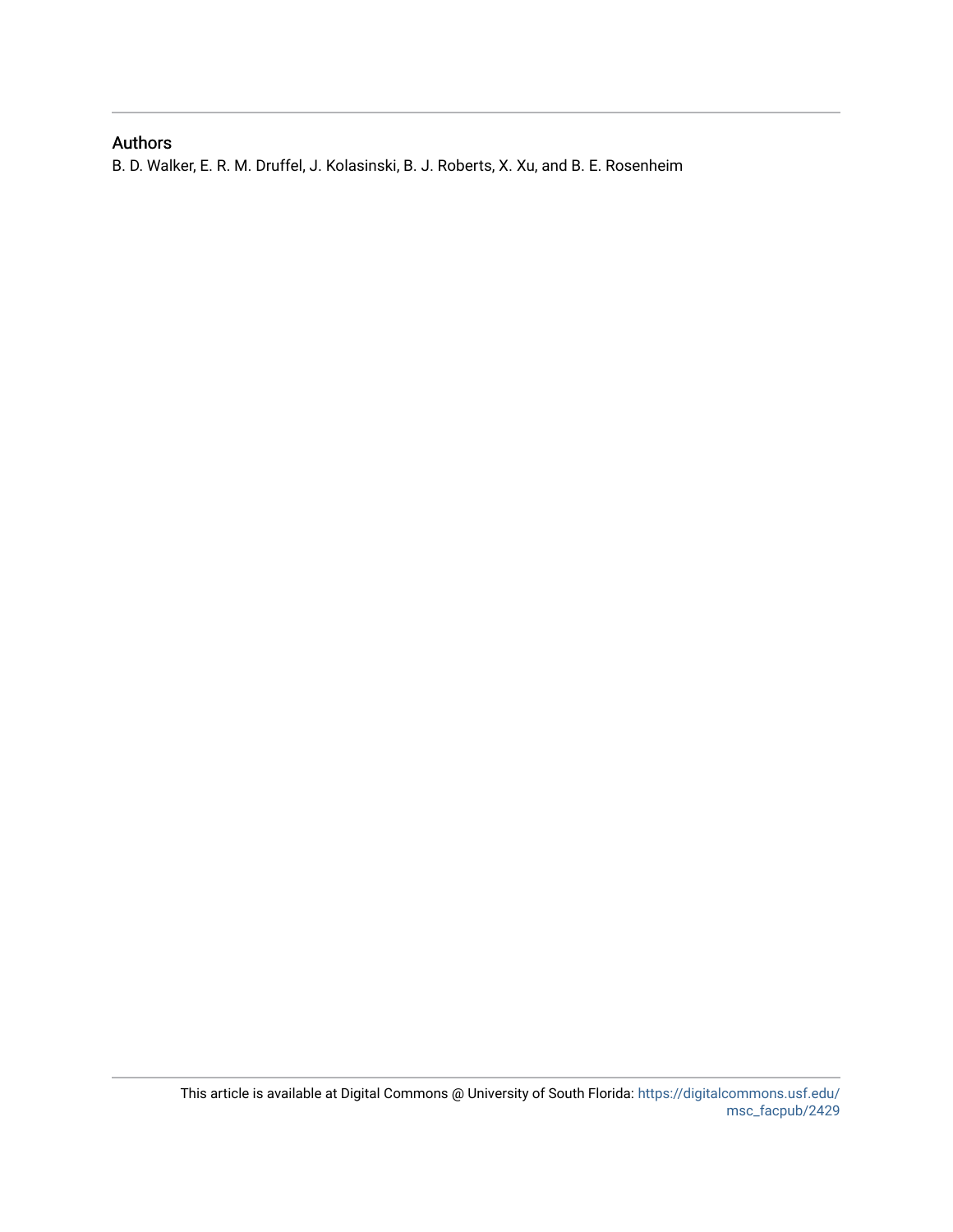# **@AGU[PUBLICATIONS](http://publications.agu.org/journals/)**



### [Geophysical Research Letters](http://onlinelibrary.wiley.com/journal/10.1002/(ISSN)1944-8007)

#### RESEARCH LETTER

[10.1002/2017GL074155](http://dx.doi.org/10.1002/2017GL074155)

#### Key Points:

- Mississippi River DOC carries terrestrial "bomb"  $14$ C, which is removed and recycled offshore with advection of the river plume
- Deep Gulf of Mexico (GOM) DOC<sup>14</sup>C is higher than deep Caribbean feed water, suggesting a modern DOC source in the deep GOM basin
- High mesopelagic DOC and low  $^{13}$ C and <sup>14</sup>C values southwest of the Macondo Wellhead suggest long-term persistence of petrocarbon as DOC

#### [Supporting Information:](http://dx.doi.org/10.1002/2017GL074155)

[•](http://dx.doi.org/10.1002/2017GL074155) [Supporting Information S1](http://dx.doi.org/10.1002/2017GL074155)

#### Correspondence to:

B. D. Walker, [brett.walker@uci.edu](mailto:brett.walker@uci.edu)

#### Citation:

Walker, B. D., E. R. M. Druffel, J. Kolasinski, B. J. Roberts, X. Xu, and B. E. Rosenheim (2017), Stable and radiocarbon isotopic composition of dissolved organic matter in the Gulf of Mexico, Geophys. Res. Lett., 44, 8424–8434, doi:10.1002/ 2017GL074155.

Received 12 MAY 2017 Accepted 25 JUL 2017 Accepted article online 3 AUG 2017 Published online 17 AUG 2017

### Stable and radiocarbon isotopic composition of dissolved organic matter in the Gulf of Mexico

B. D. Walker $^{1}$   $\text{\textcircled{{\small b}}},$  $\text{\textcircled{{\small b}}},$  E. R. M. Druffel $^{1}$   $\text{\textcircled{{\small b}}},$  J. Kolasinski $^{2,3,4},$  B. J. Roberts $^{5}$ , X. Xu $^{1}$ , and B. E. Rosenheim $^{2,3}$ 

<sup>1</sup>Department of Earth System Science, Keck Carbon Cycle AMS Laboratory, Irvine, California, USA, <sup>2</sup>College of Marine Science, University of South Florida, St. Petersburg, Florida, USA, <sup>3</sup>Earth and Environmental Sciences, Tulane University of Louisiana, New Orleans, Louisiana, USA, <sup>4</sup>Now at UMR ENTROPIE, Labex Corail, Université de La Réunion, St Denis, France, 5 DeFelice Marine Center, Louisiana Universities Marine Consortium, Chauvin, Louisiana, USA

**Abstract** Dissolved organic carbon (DOC) is of primary importance to marine ecosystems and the global carbon cycle. Stable carbon ( $\delta^{13}$ C) and radiocarbon ( $\Delta^{14}$ C) isotopic measurements are powerful tools for evaluating DOC sources and cycling. However, the isotopic signature of DOC in the Gulf of Mexico (GOM) remains almost completely unknown. Here we present the first DOC  $\Delta^{14}$ C and  $\delta^{13}$ C depth profiles from the GOM. Our results suggest the Mississippi River exports large amounts of DOC with an anthropogenic "bomb"  $\Delta^{14}$ C signature. Riverine DOC is removed and recycled offshore, and some marine production of DOC is observed in the river plume. Offshore profiles show that DOC has higher  $\Delta^{14}$ C than its Caribbean feed waters, indicative of a modern deep DOC source in the GOM basin. Finally, high DOC with negative  $\delta^{13}$ C and  $\Delta^{14}$ C values were observed near the Macondo Wellhead, suggesting a transformation of Deepwater Horizon hydrocarbons into a persistent population of DOC.

**Plain Language Summary** The Deepwater Horizon (DWH) spill released 4.1–4.6 million barrels of oil over 87 days to the deep Gulf of Mexico (GOM) and is considered one of humankind's largest environmental disasters. Now, 7 years after DWH, a significant portion of this oil (10–25%) remains unaccounted for. We estimate that 10–16% of DWH hydrocarbon has been incorporated into marine dissolved organic carbon (DOC)—the largest organic C reservoir in the ocean. Our results suggest that natural GOM bacteria transformed much of the spilled petroleum and methane into natural DOC molecules, effectively dissolving this C into deep ocean water. Our results also highlight the dynamic cycling of DOC in the GOM basin—including the rapid removal of modern Mississippi River C as its plume moves offshore and a modern C contribution to the deep GOM DOC reservoir.

#### 1. Introduction

The Gulf of Mexico (GOM) has an ocean surface area of  $\sim$ 1.6  $\times$  10<sup>6</sup> km<sup>2</sup> and has an average depth of  $\sim$ 3800 m. Despite its small size, the GOM comprises a globally significant commercial fishery because of its highly productive waters. Water entering the GOM through the Yucatán Channel (~2040 m) is roughly equal to that exiting the GOM in the Florida Current via the Florida Straits (740 m), with current flows of 30.0  $\pm$  5.3 sverdrup (Sv) and 30.8  $\pm$  3.2 Sv, respectively [Rousset and Beal, 2010, 2014]. Deep water in the GOM is predominantly North Atlantic Deep Water (NADW) that spills over the Yucatán Sill. The ventilation age of deep waters in the GOM has been estimated to be ~250 years [Rivas et al., 2005].

At the true base of the oceanic food web, dissolved organic carbon (DOC: ~662 GtC) is of primary importance to marine ecosystems and the global carbon cycle [Hansell et al., 2009]. Stable ( $\delta^{13}$ C) and radiocarbon (Δ<sup>14</sup>C) isotopic measurements are powerful tools for evaluating DOC sources and cycling in aquatic environments [Beaupre, 2015; Canuel and Hardison, 2016; McNichol and Aluwihare, 2007]. However, the biogeochemistry of DOC in the broader Gulf of Mexico (GOM) basin remains largely unconstrained. In particular, the  $\Delta^{14}C$ and  $\delta^{13}$ C isotopic signature of DOC in the GOM is almost completely unknown.

The northern GOM is one of the world's most productive ocean margin regions and is an especially dynamic region for organic matter cycling. The Mississippi-Atchafalaya River system (MARS) drains approximately 41% of the lower 48 states and delivers approximately 80% of the freshwater and 91% of the estimated annual nitrogen load to the northern Gulf of Mexico [Dunn, 1996]. Previous work evaluating the isotopic composition and biological reactivity of high molecular weight (HMW; >1 kDa) DOC in the MARS and northern GOM found that HMW DOC is an important C source (polysaccharides) fueling bacterial production and is rapidly recycled

©2017. American Geophysical Union. All Rights Reserved.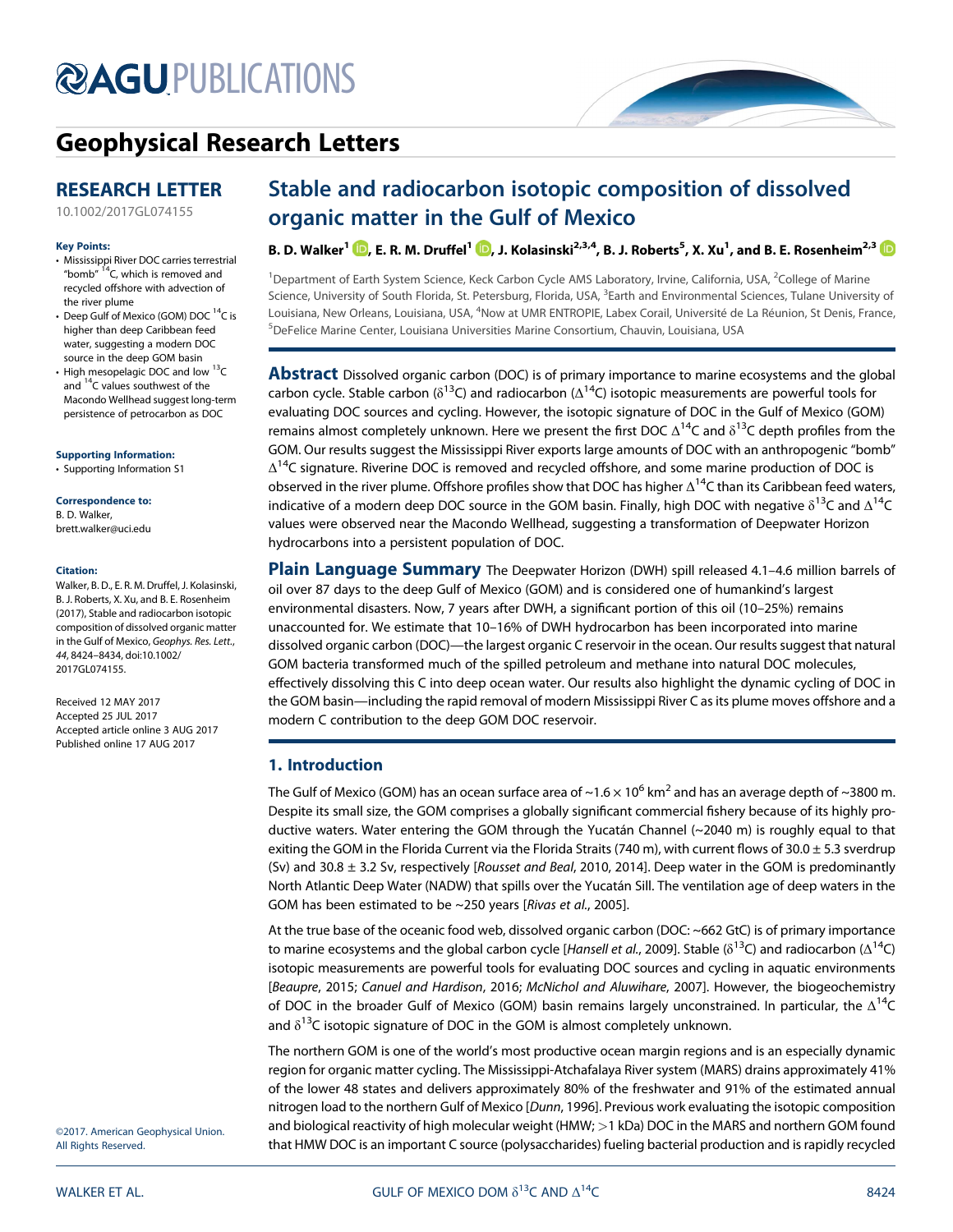[Gardner et al., 1996; Guo et al., 2009; Santschi et al., 1995]. The MARS also delivers significant quantities of dissolved organic matter (DOM) to the northern GOM [Bianchi et al., 2004; Shen et al., 2012]. This large, episodic delivery of terrestrial DOC (tDOC) from this river system is rapidly removed in the northern GOM [Bianchi et al., 2004; Fichot et al., 2014]. It is estimated that ~40% of this tDOC is remineralized to CO<sub>2</sub> on the Louisiana shelf [Fichot and Benner, 2014]. Recent work has also observed that phytoplankton and microbial communities produce "hot spots" of labile DOM at intermediate salinities along the northern GOM shelf regions, which is subsequently exported offshore as semilabile DOM. Microbial alteration of this DOM can result in the seasonal accumulation of 0.11–0.23 Tg DOC [Shen et al., 2016]. Slope regions in the northern GOM are also populated with many methane and hydrocarbon seeps, which can be observed in the surface as "slicks" and have been associated with high phytoplankton biomass [D'Souza et al., 2016; MacDonald et al., 2015]. Natural seeps may comprise a source of ancient DOC to the deep GOM [Pohlman et al., 2011; Pohlman et al., 2009]; however, the long-term persistence of natural hydrocarbon seep DOC in the GOM is unknown. The Deepwater Horizon (DWH) spill event in 2010 has also complicated our knowledge of DOM cycling in the GOM, because baseline measurements of DOC prior to the spill are scarce. In addition, the long-term geochemical impact of DWH on the deep DOC reservoir remains largely unknown.

Here we report DOC  $\Delta^{14}C$  and  $\delta^{13}C$  profiles from several regions in the northern GOM: (1) the Mississippi River mouth (MR), (2) its aging river plume (MRP), (3) the shelf/slope near the Macondo Wellhead site (MWS), (4) the offshore Loop Current (LC), and (5) a nearshore mesoscale Loop Current eddy (LCE). We first discuss DOC export and cycling at the Mississippi R. and GOM interface. Second, we discuss the long-term geochemical impact of the DWH spill event on the DOC pool as revealed by profiles taken close the MWS. Finally, we examine an offshore DOC  $\Delta^{14}C$  and  $\delta^{13}C$  profile in the context of Caribbean waters feeding the GOM basin, to evaluate DOC cycling in the deep GOM.

#### 2. Materials and Methods

Samples were obtained from the northern Gulf of Mexico during a Consortium for Advanced Research on Hydrocarbon Transport in the Environment (CARTHE) pelagic sampling and observation expedition aboard the R/V Pelican (PE1501; July 2014) and also during a Global Ocean Ship-based Hydrographic Investigations Program (GO-SHIP) Repeat Hydrography cruise in the North Atlantic (A20, Station 27, April 2012; 12.75°N, 52.33°W). Samples from the northern GOM were taken from six stations: P1 = MR, P2 = MRP,  $P3 = MWS$ ,  $SA = MWS/LC$ ,  $P4 = LC$ , and  $P5 = LCE$  (Figure 1).

All glassware used in this study was acid cleaned (10% HCl), rinsed with 18.2 MΩ Milli-Q water, and combusted at 540°C for 2 h prior to sample collection. Seawater DOC samples were collected into 1 L Amber Boston Round bottles with acid cleaned Teflon® lined caps from the Niskin bottle rosette and stored frozen at  $-20^{\circ}$ C prior to analysis. Samples were filtered (0.8  $\mu$ m QMA, 70 mm diameter) using an acid cleaned stainless steel manifold and silicone tubing only for depths shallower than 400 m. For details pertaining to ancillary nutrient and dissolved inorganic carbon (DIC) isotopic analysis, we refer the reader to the supporting information (see section S3).

We use the dilution method for UV photo-oxidation (UVox) isolation of seawater DOC [Beaupre et al., 2007; Griffin et al., 2010]. DOC samples (~800 mL) are diluted to a final volume of ~1000 mL with 18.2 M $\Omega$  Milli-Q water (MQ DOC =  $0.5$ –1.0  $\mu$ M) prior to oxidation. The volumes of sample and MQ water are measured using a calibrated cathetometer in a quartz reactor and acidified with 1 mL 85% phosphoric acid. Dissolved inorganic carbon (DIC) is sparged from the sample using ultra high purity (5.0) helium, then the DOC is oxidized to  $CO_2$  using a 1200 W medium-pressure, mercury arc UV lamp for 4 h. The CO<sub>2</sub> evolved is then sparged with ultrahigh purity (5.0) helium, purified cryogenically, and manometrically quantified. Two DOC sample replicates (Station P3 at 1000 m and Station P4 at 1500 m) yielded concentrations within 0.7 μM and 1.25 μM (Table S1). This is consistent with previous work [Druffel et al., 2013; Walker et al., 2016a] demonstrating average procedural reproducibility of UVox DOC concentrations using this system to be  $\pm 1.1 \,\mu$ M. Separate aliquots of the CO<sub>2</sub> are analyzed for  $\delta^{13}$ C and  $\Delta^{14}$ C using standard techniques [Southon et al., 2004; Vogel et al., 1987].

Following production of CO<sub>2</sub>, carbon yields were measured manometrically and aliquots taken for  $\Delta^{14}C$ and  $\delta^{13}$ C analyses. CO<sub>2</sub> was converted to graphite using either the H<sub>2</sub> or Zn method [Vogel et al., 1987; Xu et al., 2007]. Radiocarbon measurements for all samples are reported as  $\Delta^{14}C$  in per mil (‰) and are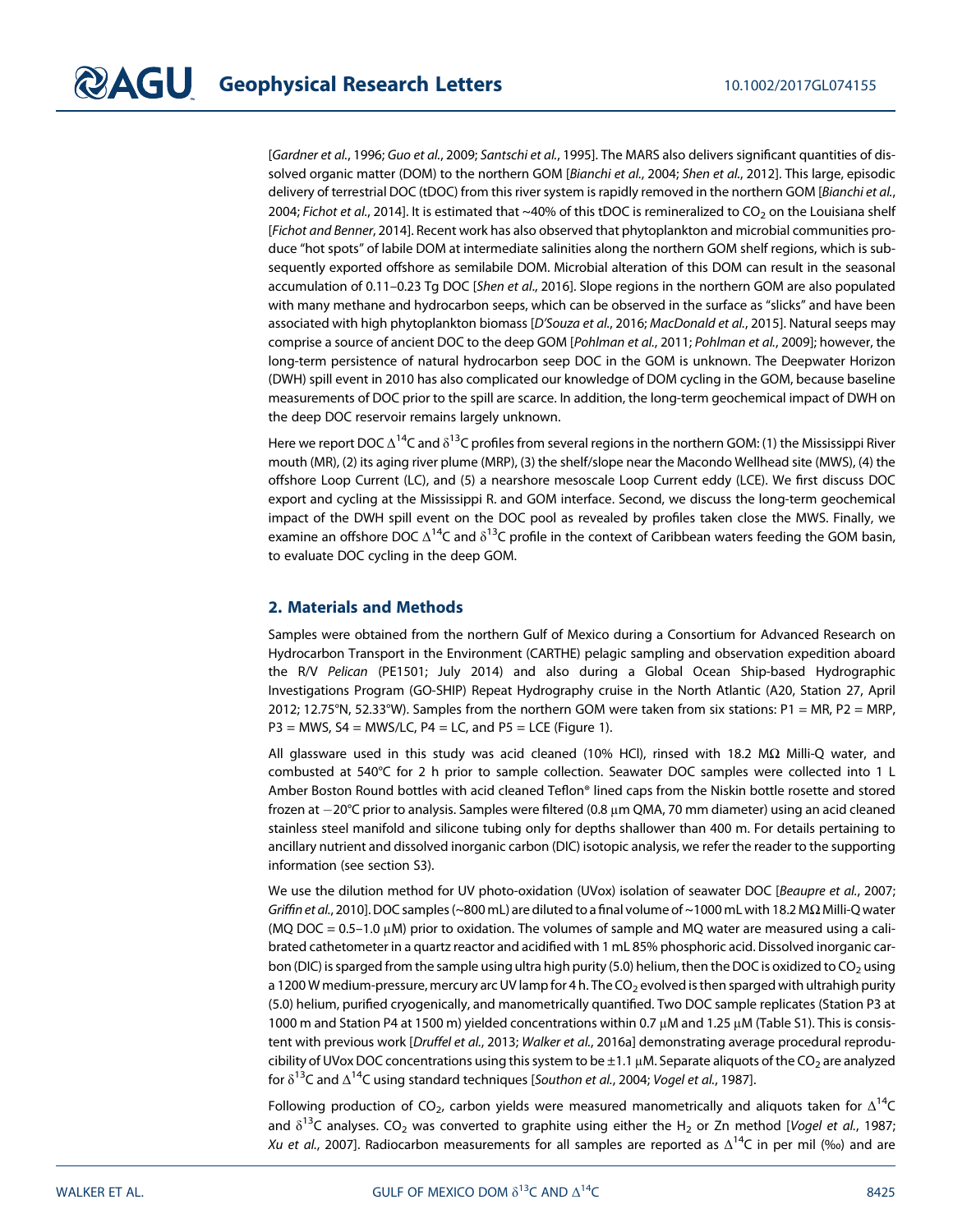# **COAGU** Geophysical Research Letters 10.1002/2017GL074155



Figure 1. Site map of all sample locations for CARTHE Pelagic Sampling Cruise (PE15-01, R/V Pelican, July 2014). Outlined by the rectangle are GOM sampling stations (upper right). DOC concentration,  $\Delta^{14}$ C, and  $\delta^{13}$ C samples were taken from stations P3, S4, and P4; ancillary hydrographic data and nutrients were taken from all stations (supporting information). The location of the Macondo Well head is indicated by a red star. Colors indicate surface salinity values measured along the cruise track and indicate the Mississippi River plume (P1 and S1) and high salinity Loop Current waters (P4). The Caribbean Sea station is indicated by a red circle (GO-SHIP A20, R/V Atlantis, May 2012, Station 27; 13°N, 52°W). Italicized station descriptors (see text) are also indicated in parentheses.

corrected for extraneous C introduced during processing using small standards and backgrounds of known <sup>14</sup>C content. The <sup>14</sup>C analyses of DOC samples (~50–800  $\mu$ gC) recovered from these procedures were performed at the Keck Carbon Cycle AMS (KCCAMS) Laboratory at UCI. Samples are reported with a total uncertainty of ±4‰.

Equilibrated splits of DOC CO<sub>2</sub> gas were also cryogenically transferred to 3 mm diameter, 60 mm length Pyrex tubes using liquid N<sub>2</sub> and sealed under vacuum for  $\delta^{13}$ C analysis. These 3 mm Pyrex tubes were then scored with a glass cutter, placed into Exetainer® vials with two 8 mm solid glass marbles, inverted and purged for 20 s in a glove bag, flushed with ultrahigh purity (5.0) helium and capped.  $CO<sub>2</sub>$  in the Pyrex tube was released into the Exetainer vial when the tube was broken by shaking the marbles. DOC  $\delta^{13}$ C values were then measured at the KCCAMS Laboratory using a Gas Bench II and a Finnigan Delta Plus isotope ratio mass spectrometer at UCI, with an analytical uncertainty of ±0.2‰.

We use two simple modeling approaches for evaluating DOC cycling, as revealed by  $\Delta^{14}C$  and  $\delta^{13}C$  values, in the GOM. First, we use conservative two-end-member salinity (S) mixing of riverine ( $r = P1$ , 1 m) versus seawater (sw = P3, 26 m) end-members to constrain their contributions (f) to both deep MR and surface MRP samples:

$$
f_{\text{sample}} S_{\text{sample}} = f_r S_r + f_{\text{sw}} S_{\text{sw}}
$$
\n(1)

where  $f_r + f_{sw} = 1$ . A set of equations ((2)–(4)) were then used to predict expected DOC concentrations,  $\Delta^{14}C$ , and  $\delta^{13}$ C values based on conservative salinity mixing (Figure S10), again where  $f_r + f_{sw} = 1$ .

$$
DOC_{expected} = f_r \, DOC_r + f_{sw} \, DOC_{sw}
$$
 (2)

$$
\Delta^{14}C_{\text{expected}} = f_r \Delta^{14}C_r + f_{\text{sw}} \Delta^{14}C_{\text{sw}}
$$
 (3)

$$
\delta^{13}C_{expected} = f_r \delta^{13}C_r + f_{sw} \delta^{13}C_{sw}
$$
 (4)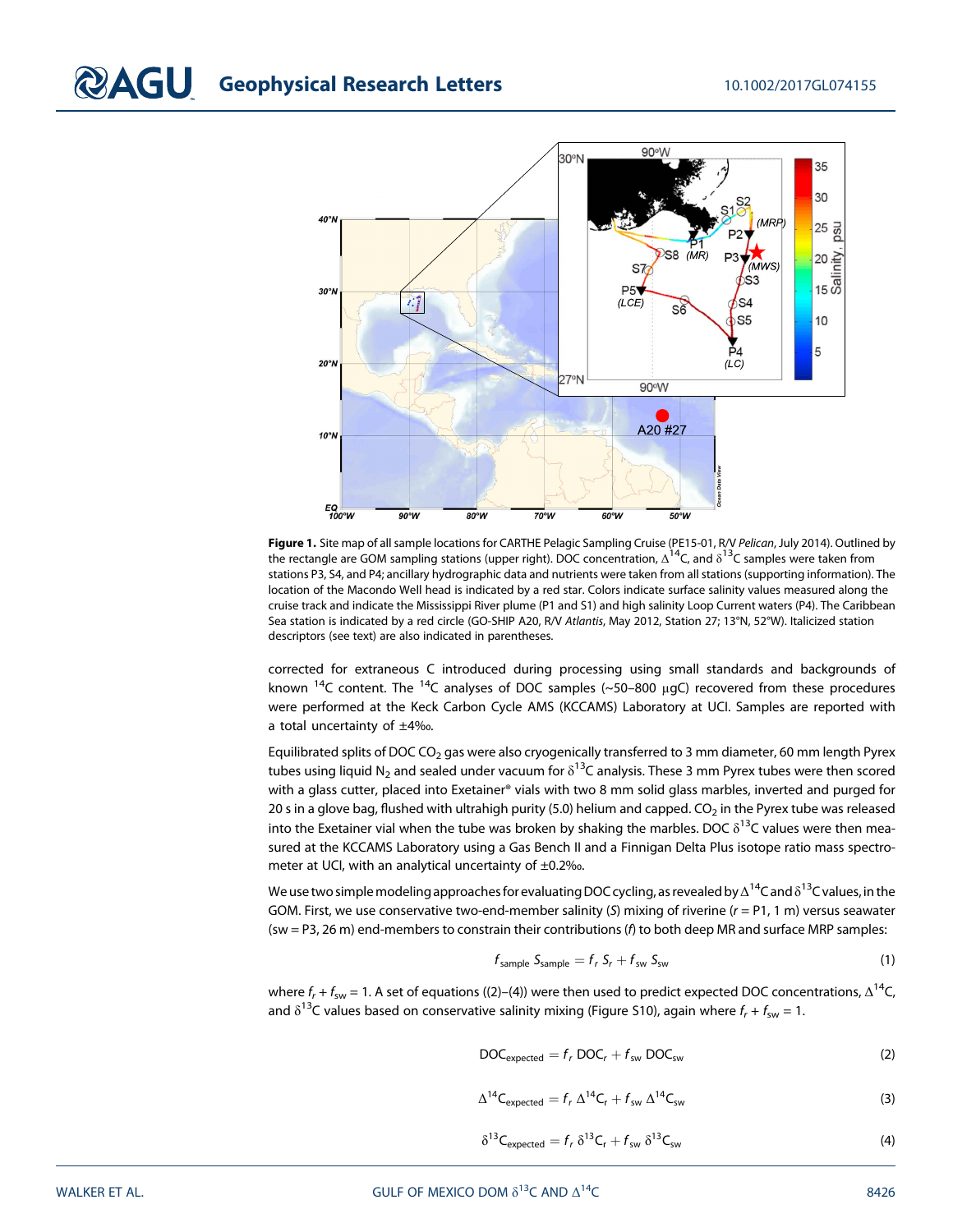# **CAGU** Geophysical Research Letters 10.1002/2017GL074155



**Figure 2.** Dissolved organic carbon (DOC) concentrations together with stable carbon ( $\delta^{13}$ C) and radiocarbon ( $\Delta^{14}$ C) isotopic values clearly indicate the presence of excess petrocarbon DOC at the Macondo wellhead site (P3; 28.65°N) and offshore (P4; 27.53°N) values similar to the Caribbean Sea (A20). Plots are divided into nearshore (left: P1, P2, and P5) and offshore (P3, S4, P4, and A20) columns. (a, d) DOC concentrations ( $\mu$ M); (b, e)  $\Delta^{14}$ C and (c, f)  $\delta^{13}$ C values. For all plots, measurement uncertainties are smaller than the symbols. Please note DOC and  $\Delta^{14}$ C x axis scales differ for nearshore and offshore plots.

Second, we use an isotopic mass balance for determining the isotopic composition of the DOC "added" causing a deviation from conservative mixing:

$$
\Delta \text{DOC} = \text{DOC}_{\text{measured}} - \text{DOC}_{\text{expected}} \tag{5}
$$

where ΔDOC is the amount of DOC added (μM) and DOC<sub>measured</sub> and DOC<sub>expected</sub> are our actual measured values and expected values based on salinity mixing, respectively. We then assume our measured  $\Delta^{14}C$ values comprise a mixture of this added DOC and that expected via salinity mixing:

$$
DOC_{measured} \Delta^{14}C_{measured} = DOC_{expected} \Delta^{14}C_{expected} + DOC_{added} \Delta^{14}C_{added}
$$
 (6)

and solving for  $\Delta^{14}C_{\text{added}}$ :

$$
\Delta^{14}C_{added} = \big[\big( DOC_{measured}\ \Delta^{14}C_{measured}\big) - \big( DOC_{expected}\ \Delta^{14}C_{expected}\big)\big]/DOC_{added} \qquad \qquad (7)
$$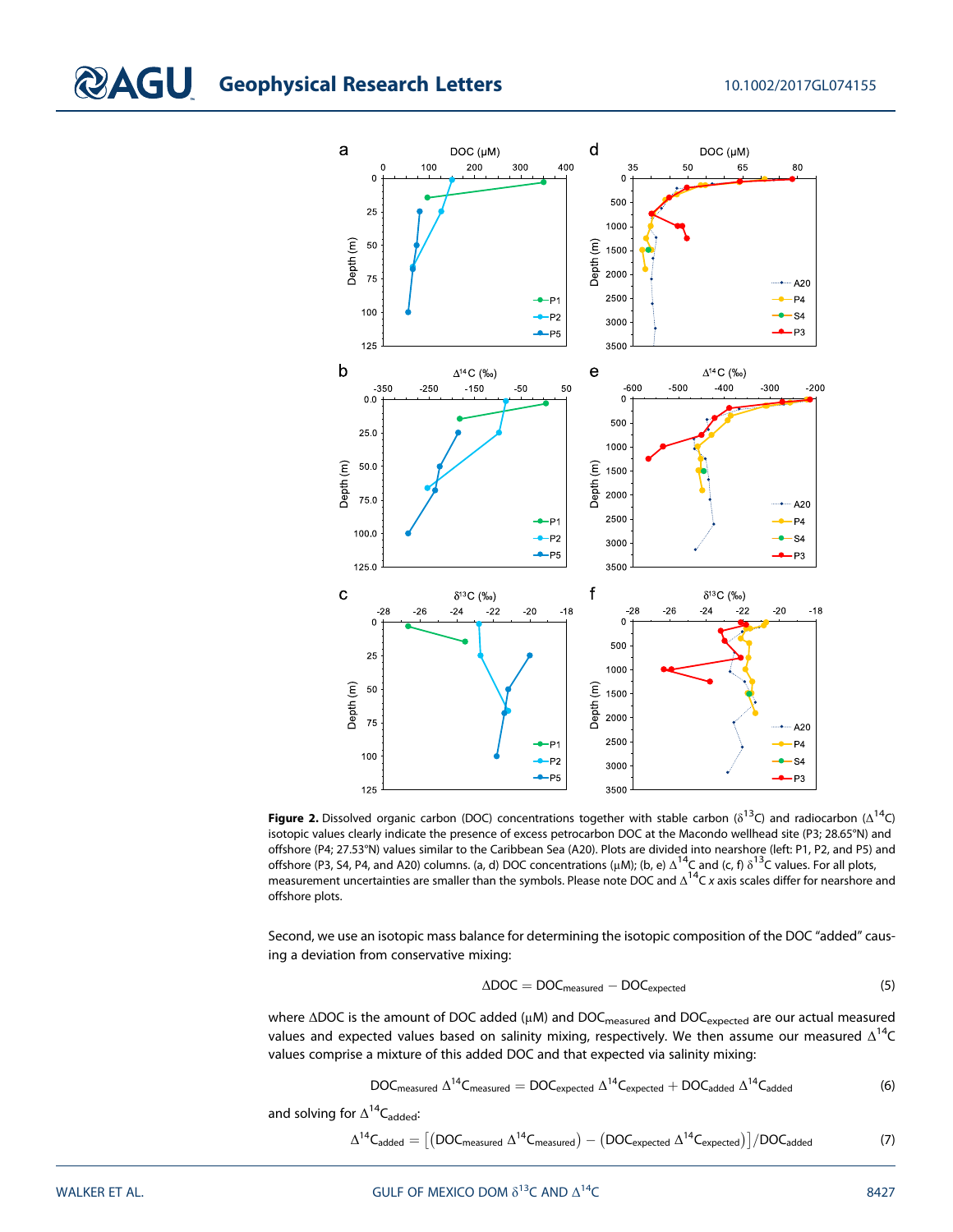For  $\delta^{13}C_{\text{added}}$ , an analogous expression was used. Below, we describe any changes in DOC concentrations,  $\Delta^{14}$ C, and  $\delta^{13}$ C isotopic values (either between two measured values or isotopic mass balance versus measured values) as  $\Delta$ DOC,  $\Delta\Delta^{14}$ C, and  $\Delta\delta^{13}$ C, respectively. All errors were propagated using known measurement uncertainties [Taylor, 1997]. For more detail on these calculations, see supporting information section S3.3.

#### 3. Results and Discussion

A summary of measured northern GOM DOC concentrations,  $\Delta^{14}$ C, and  $\delta^{13}$ C values is provided in Table S1 and is also shown as station depth profiles in Figures 2a–2f. Here we discuss these results in the context of DOC cycling within (1) the MR, (2) the aging MRP, (3) the long-term geochemical impacts of DWH on the DOC reservoir at the MWS, and (4) DOC cycling within the broader GOM basin by comparing LC and LCE profiles to previously measured values from the Caribbean.

#### 3.1. Terrestrial DOC Export From the Mississippi River

Previous work has characterized the variability of DOC concentrations and  $\delta^{13}$ C values in the Mississippi River [e.g., Bianchi et al., 2004; Duan et al., 2007] and the isotopic composition ( $\Delta^{14}C$ ,  $\delta^{13}C$ , and  $\delta^{15}N$ ) of HMW DOM in the Mississippi River and Northern GOM [Guo et al., 2009]. However, to the best of our knowledge, total seawater DOC  $\Delta^{14}$ C values for the MR have not been reported. We measured total DOC concentration,  $Δ<sup>14</sup>C$ , and  $δ<sup>13</sup>C$  from the MR (Station P1) at two depths (1 and 15 m). The two depths correspond to the freshwater/saltwater end-members above and below the sharp halocline of the estuarine salt wedge. Surface MR water (S = 1.48) contained high DOC (350 μM), high  $\Delta^{14}C$  (+5‰), and low δ<sup>13</sup>C (-26.7‰) values (Table S1 and Figures 2a–2c). In contrast, deep MR water (S = 34.9) had lower DOC (96 μM), a lower  $Δ^{14}C$  value  $(-183)$ %), and a higher  $\delta^{13}$ C value (-23.5‰).

We observe a large DOC offset (ΔDOC = 254 μM) between surface and deep MR. This DOC offset is not due to simple vertical mixing across the halocline but instead is primarily caused by the intrusion of offshore seawater with some minor input of surface MR water. Based on conservative salinity mixing (equation (1)) of surface MR ( $S = 1.48$ ) with offshore seawater beyond the river plume influence (P3 26 m,  $S = 36.07$ ), we determine that deep MR (S = 34.92) is composed of 3.3  $\pm$  0.1% freshwater and 96.7  $\pm$  0.1% seawater. Using these contributions, a simple DOC and isotopic mass balance of surface MR and surface offshore water (P3 26 m) suggests deep MR should have DOC = 87.6  $\pm$  1.1 μM,  $\Delta^{14}$ C = -205  $\pm$  4‰, and  $\delta^{13}$ C = -22.3  $\pm$  0.2‰ (Figure S10 and supporting information section S3.3). These mass balance deep MR values are generally similar to our measured values, suggesting that the sharp change in DOC and its isotopic composition below the halocline is primarily attributed to estuarine mixing with offshore seawater. However, this simple mixing model (equations (2)–(4)) slightly underestimates deep MR DOC ( $\triangle$ DOC = 9.1 μM) and yields a lower  $\triangle^{14}C$  $(\Delta\Delta^{14}C = 22\%)$  value and higher  $\delta^{13}C(\Delta\delta^{13}C = 1.3\%)$  value, possibly indicating a small benthic MR contribution of negative  $\Delta^{14}$ C and  $\delta^{13}$ C DOC.

The difference between our mixing model and observed deep MR values may result from some production of DOC in the salt wedge, possibly at the halocline. A DOC isotopic mass of our salinity-based mixing estimate versus measured deep MR values (equations (5)–(7)) determines an additional 8.2  $\pm$  1.0 μM DOC is added to the deep MR with  $\Delta^{14}C = +47 \pm 66\%$  and  $\delta^{13}C = -37 \pm 4\%$ . It is interesting to note that these  $\delta^{13}$ C values are consistent with an in situ biogenic (modern) methanogenic source of DOC below the MR halocline. More work is needed to precisely quantify the processes shaping DOC isotopic signatures within the Mississippi River and differences observed between conservative mixing calculations and measured deep MR values.

Overall, high MR DOC concentrations, low  $\delta^{13}$ C values, and high  $\Delta^{14}$ C values are consistent with the export of tDOC with an anthropogenic "bomb"  $\Delta^{14}C$  signature to the GOM. We only have MR samples from one time and location. However, given previous observations of high DOC concentration variability in the Mississippi River [e.g., Bianchi et al., 2004], we hypothesize that DOC  $\Delta^{14}$ C and  $\delta^{13}$ C values will also be temporally variable based on physical processes in the river (i.e., flow stage and tides). Our MR DOC samples were taken during high tide on 7 July 2014, during a period of climatologically average river flow (Figure S1). Thus, our DOC,  $\Delta^{14}$ C, and  $\delta^{13}$ C values can only be interpreted to represent the Mississippi River during similar river seasonal flow and tidal conditions.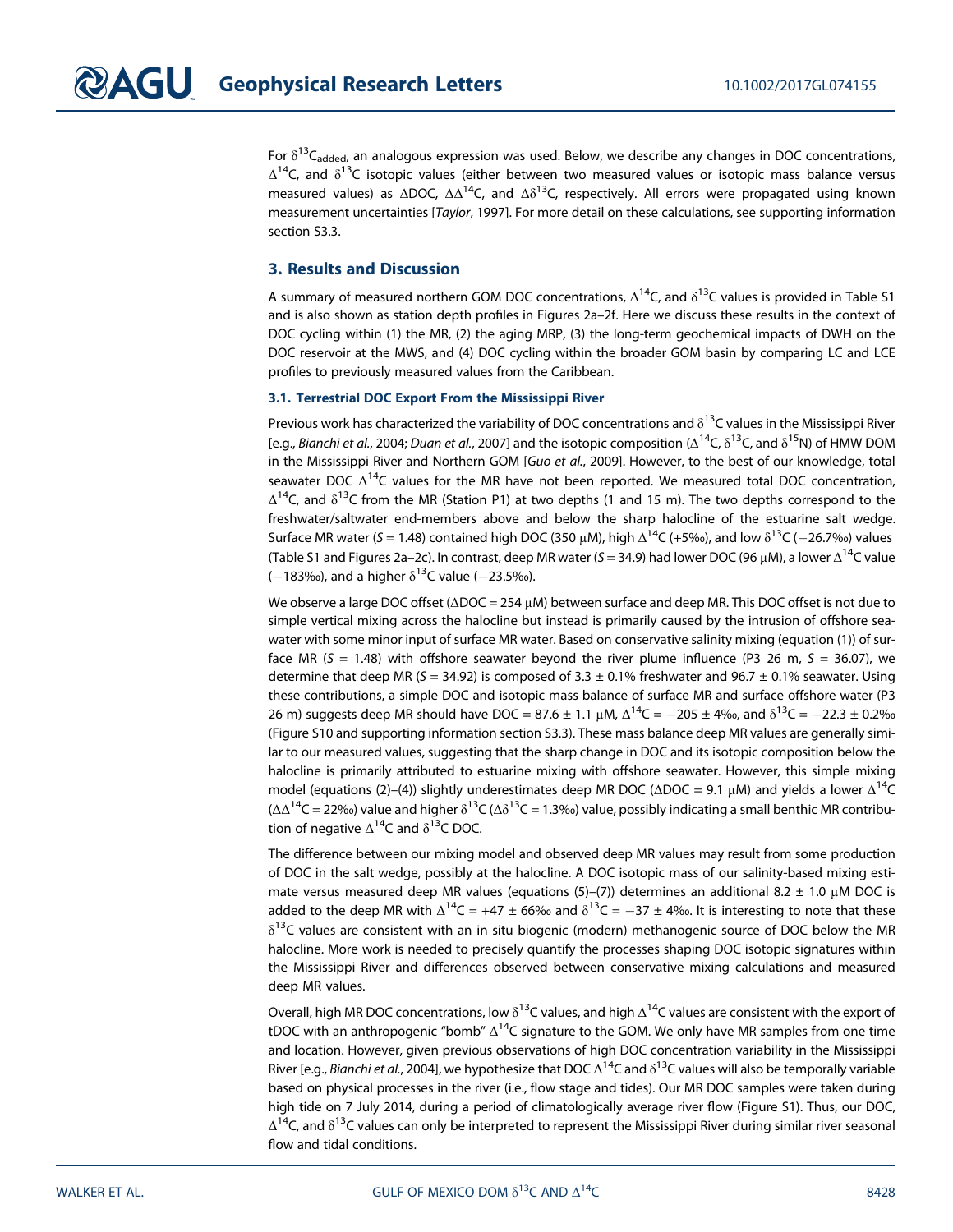#### 3.2. DOC Isotopic Signature of the Aged Mississippi River Plume

The predominant direction of the MRP in the northern GOM is to the southwest, however, during our cruise the MRP was observed to the northeast via satellite and compiled buoy observations used by the Navy Coastal Ocean Salinity Model (F. E. Muller-Karger, personal communication, 2014). Here we discuss a shallow DOC  $\Delta^{14}$ C and  $\delta^{13}$ C depth profile (66 m) located at the oceanic front of the aged MRP (Station P2). As for the MR, the two surface MRP samples (2 and 26 m;  $S = 31.53$  and 36.29) contained both high DOC (150  $\mu$ M, 126 μM; Figure 2a) and high  $Δ^{14}C$  values (-82‰ and -97‰; Figure 2b). These surface MRP samples had nearly identical  $\delta^{13}$ C values (-22.8‰, -22.7‰; Figure 2c) that are only slightly negative with respect to the offshore marine  $\delta^{13}C$  end-member (Stations P3 and P4  $\delta^{13}C = -22.1\%$  and  $-20.7\%$ , respectively). In contrast, the deepest MRP sample (66 m) had DOC (64 μM) and isotopic values ( $\Delta^{14}C = -254\%$  and  $\delta^{13}C = -21.2\%$ ) more consistent with those observed at similar depths offshore (Stations P3 and P4), suggesting that only the surface <30 m of Station P2 were influenced by tDOC within the MRP.

A simple salinity mixing model (equation (1)), suggests that the 2 m MRP sample is composed of 13.1  $\pm$  0.1% MR water and 86.9  $\pm$  0.1% seawater. Using the DOC abundance and  $\Delta^{14}$ C and  $\delta^{13}$ C isotopic signatures of these end-members (equations (2)–(4)), a S = 31.53 predicts MRP 2 m DOC = 114.2  $\pm$  1.0 µM with  $\Delta^{14}C = -184 \pm 4\%$  and  $\delta^{13}C = -22.7 \pm 0.2\%$ . The salinity mixing calculation accurately predicts the  $\delta^{13}C$ signature but predicts lower DOC ( $\Delta$ DOC = 36.1 μM) and a lower  $\Delta^{14}C$  value ( $\Delta\Delta^{14}C = -94\%$ ). This simple mixing model does not account for known major DOC removal mechanisms occurring in the MRP (e.g., flocculation, microbial remineralization, and photo-oxidation). Thus, an isotopic mass balance of the salinity mixing estimate versus our measured DOC values (equations (5)–(7)) indicates there must be substantial excess DOC production (36.2 ± 1.0 μM) with anthropogenic bomb C ( $\Delta^{14}$ C = 206 ± 14‰) within the aged MRP, presumably via marine primary production. Interestingly, the 26 m sample at P2 has a salinity similar to that of P3  $(S = 36.29$  versus 36.07). Thus, the  $\Delta DOC = 48 \mu$ M between P2, 26 m and offshore P3 waters at the same depth (79 μM) likely results from the accumulation marine DOC (as opposed to a removal of tDOC) with low  $\Delta^{14}C$ signatures during microbial alteration of DOC in biological "hot spots" on the shelf [Shen et al., 2016].

#### 3.3. Long-Term Geochemical Impact of Deepwater Horizon on the GOM DOC Reservoir

Along the offshore surface transect (Stations P3, S4, and P4) DOC concentrations ranged from 71 to 79 μM (~25 m) and  $\Delta^{14}$ C values ranged from  $-212$ ‰ to  $-274$ ‰ at depths <100 m (Figures 2d and 2e). Typical marine DOC  $\delta^{13}$ C values (-20 to -22‰) were also observed in the surface (Figure 2f), with Station P3  $\delta^{13}$ C values slightly lower ( $-22.5\%$  SD  $\pm$  0.6‰, n = 3) than those at Station P4 ( $-21.2\%$ ), SD  $\pm$  0.5‰, n = 4). Deep DOC concentrations,  $\Delta^{14}C$  and  $\delta^{13}C$  values for Stations S4 and P4 were similar below 1000 m, averaging 39.2 ± 1.1 μM,  $\Delta^{14}C = -449 \pm 11\%$ , and  $\delta^{13}C = -21.6 \pm 0.2\%$  (n = 7). In contrast, Station P3 (~20 km southwest of the MWS) showed a wider range in DOC concentrations (40.0 to 49.7 μM),  $Δ^{14}C$  ( $-449%$  to  $-566%$ ) and  $\delta^{13}$ C (-22.1 to -26.3‰) values. The two deepest Station P3 samples, at 1000 m and 1250 m, had large DOC concentration and isotopic offsets in comparison to "background" deep Station P4 sample values  $(\Delta$ DOC = +7.9 to +9.7 μM,  $\Delta\Delta^{14}$ C = -75 to -120‰, and  $\Delta\delta^{13}$ C = -2.2 to -4.4‰).

These large DOC concentration and carbon isotopic offsets at Station P3, in the mesopelagic depths southwest of the MWS, are both striking and unexpected (Figures 2d–2f and S2). The  $\sim$ 9  $\pm$  1 µM increase in DOC between 750 m and 1000–1250 m with low  $\Delta^{14}$ C and  $\delta^{13}$ C values was not observed further offshore (P4). Filtered versus nonfiltered 1000 m duplicates at P3 have similar DOC concentrations and isotopic values, suggesting that P3 isotopic offsets cannot be attributed to particles. To the best of our knowledge, deep DOC increases of this nature have never been observed in the deep ocean. Together with the low  $\Delta^{14}C$  and  $\delta^{13}$ C values, these results suggest either that a 1000–1250 m northern GOM DOC anomaly persists as the result from incorporation of mesopelagic DWH plume petroleum carbon (petrocarbon) into DOC, or possibly an advection of benthic hydrocarbon seep DOC from the northern GOM slope. Using a simple  $\Delta^{14}C$  and  $\delta^{13}C$ isotopic mass balance, we estimate that at 1000 m there is an addition of 7.9 μM DOC with  $\Delta^{14}C = -965 \pm 85\%$  and  $\delta^{13}C = -44.6 \pm 4.6\%$  (above background DOC; DOC = 40  $\mu$ M,  $\Delta^{14}C = -449\%$ , and  $\delta^{13}C = -22.1\%$  at 750 m). Similarly, at 1250 m we estimate a DOC addition of 9.7 µM with  $\Delta^{14}$ C =  $-1000$ ‰ and  $\delta^{13}$ C =  $-30.8 \pm 3.6$ ‰. Together, these results indicate a 19-24% increase in DOC as petrocarbon in the mesopelagic GOM at Station P3. Our  $\Delta^{14}$ C isotopic mass balance suggests DOC petrocarbon (DOC<sub>pc</sub>) added with similar  $\Delta^{14}$ C value at each depth. In contrast, our  $\delta^{13}$ C isotopic mass balance indicates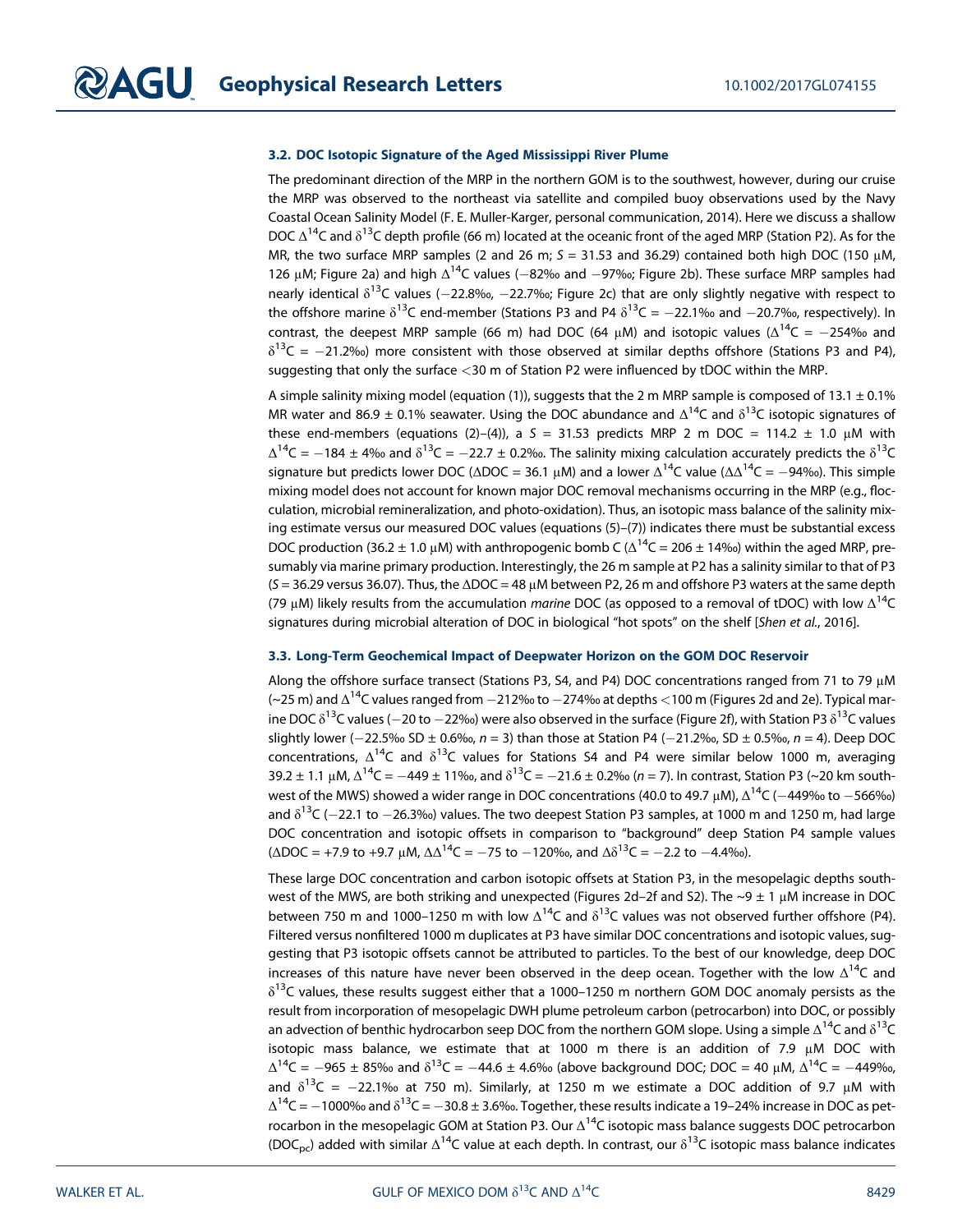two distinct petrocarbon sources: At 1000 m, the added DOC<sub>pc</sub> has a lower  $\delta^{13}$ C signature, indicative of a predominantly fossil methane source ( $\delta^{13}C = -60\%$ ), and at 1250 m, added DOC<sub>pc</sub> has a higher  $\delta^{13}C$  value indicative of a predominantly fossil oil source ( $\delta^{13}C = -27\%$ ) [Cherrier et al., 2014; Graham et al., 2010].

Using an analogous approach to that of Cherrier and coworkers, we prescribe two petrocarbon  $\delta^{13}$ C end-members in order to constrain the relative contributions of methane ( $\delta^{13}C = -59 \pm 2\%$ ) versus Louisiana light crude oil ( $\delta^{13}C = -27 \pm 0.4$ %) [Cherrier et al., 2014; Graham et al., 2010] to DOC<sub>pc</sub> using the following relationship:

$$
f_{\rm pc} \delta^{13} C_{\rm pc} = f_{\rm oil} \delta^{13} C_{\rm oil} + f_{\rm methane} \delta^{13} C_{\rm methane}
$$
 (8)

where f is the percent contribution of each end-member,  $f_{oil} + f_{methane} = f_{pc} = 100\%$ , and  $\delta^{13}C_{pc}$  represents the  $\delta^{13}$ C of DOC petrocarbon added. Using equation (8), we determine  $f_{\text{oil}}$  and  $f_{\text{methane}}$  at 1000 m to account for 42% and 58% (±1% propagated error) of excess DOC<sub>pc</sub>, respectively. In contrast,  $f_{\text{oil}}$  and  $f_{\text{methane}}$  at 1250 m comprise 89% and 11% (±2%), respectively. These results highlight the contribution of both methane and crude oil to the DOC<sub>pc</sub> plume at 1000 m. In contrast, at 1250 m only a minor methane and large oil DOC<sub>pc</sub> contribution is observed. The disparate contribution of oil versus methane  $DOC<sub>pc</sub>$  may be related to the physical partitioning of dispersed DWH hydrocarbons as a function of droplet size, chemistry, or phase [Paris et al., 2012]. The relative distributions of oil and methane petrocarbon we observe are consistent with previous work evaluating the predominance of hydrocarbon gas (i.e., methane) at 800–1200 m and aromatic hydrocarbons (i.e., benzene) >1200 m immediately following the spill [Camilli et al., 2010; Kessler et al., 2011; Reddy et al., 2012; Valentine et al., 2010]. We note that the dispersant Corexit and other gases (<12% ethane and propane) were present in the water column [e.g., Reddy et al., 2012] and are not included in the above contribution estimates.

In considering the physical mechanisms responsible for the  $DOC_{pc}$  anomalies we observe (i.e., degradation of a subsurface DWH plume versus natural seeps), it is important to consider all ancillary data and published research. For example, methane concentrations at P3 were negligible (Figure S3) and hydrocarbons (e.g., PAHs) from the DWH event are no longer present in the water column. In addition, our UVox DOC analysis does not isolate volatiles (e.g., methane). Thus, our low observed DOC<sub>pc</sub>  $\Delta^{14}C$  and  $\delta^{13}C$ values must pertain to a natural population of DOC molecules that now carry a fossil  $(^{14}C$ -free) methane and oil isotopic signature.

We cannot completely rule out horizontal advection of benthic/sedimented oil and methane seep DOC to the midwater column at P3. However, this physical mechanism is difficult to reconcile with available data. Published work demonstrating such a mechanism is also lacking. Most studies focused on methane seep DOC have not observed significant seep-derived DOC beyond a few meters of the seep point source [Pohlman et al., 2011; Pohlman et al., 2009], suggesting that seep DOC is highly labile and rapidly recycled in the deep ocean. Station P3 is also not in the immediate vicinity of any vigorous hydrocarbon or methane seeps. An advection of benthic sediment/seep material is also not supported by our filtered versus nonfiltered 1000 m duplicates at P3 that yielded similar DOC concentrations and isotopic values. This comparison would seemingly preclude concurrent turbidity flows and/or sediment resuspension of DOC<sub>pc</sub> sources. Our ancillary hydrographic data do not indicate sedimentary contributions at 1000 m and 1250 m at P3. We do not observe anomalously high methane, particulate organic carbon (POC),  $O_2$ , NO<sub>3</sub>, NH<sub>4</sub>, PO<sub>4</sub>, and SiO<sub>2</sub> at P3 (see supporting information section S2.1). More work is needed to fully assess the midwater column GOM  $DOC<sub>pc</sub>$  sources; however, given the available data, the most prudent explanation of the mesopelagic DOC<sub>pc</sub> anomaly is a metabolic transformation of methane and hydrocarbons into the DOC reservoir during the intense microbial response and oxidation of the subsurface DWH methane and dispersed oil plume. We provide a brief discussion of the physical dispersion of the subsurface plume in the supporting information sections S2.1 and S2.2.

We hypothesize that this mesopelagic  $DOC_{pc}$  is biologically recalcitrant and may persist for many years. Previous work observed a rapid microbial metabolism and removal of methane and hydrocarbons from the subsurface DWH plume [Camilli et al., 2010; Crespo-Medina et al., 2014; Joye et al., 2014; Joye et al., 2011b; Kessler et al., 2011; Kleindienst et al., 2016; Valentine et al., 2010]. However, no change in water mass properties, nutrients, and apparent oxygen utilization (AOU) along the transect (Figures S4–S6), in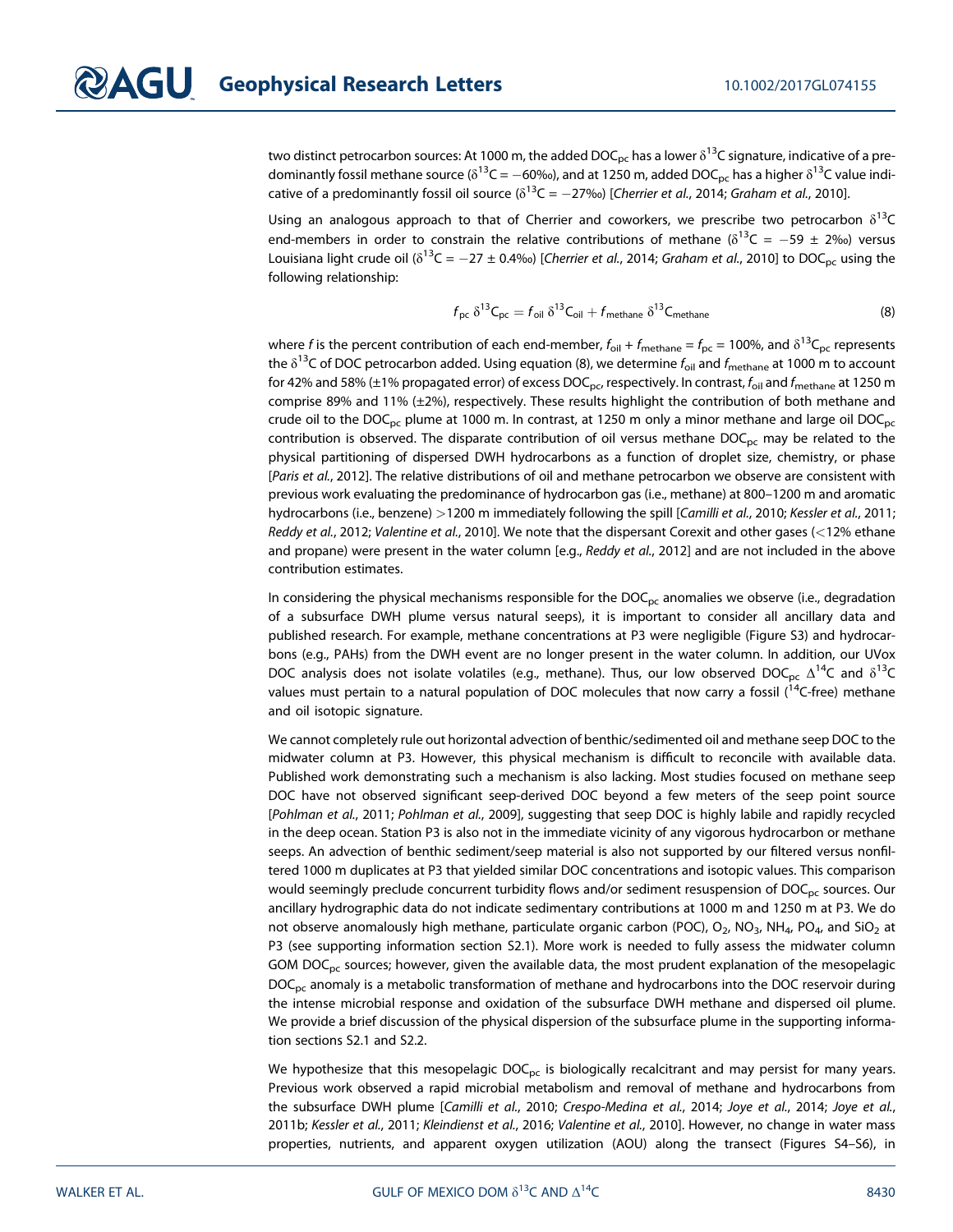combination with no correlation between deep DOC and either nutrients or AOU, suggests that rapid remineralization of this  $DOC_{pc}$  is no longer occurring. It is important to note that a change in AOU at these depths should not necessarily be expected given the decrease in observed dissolved oxygen anomalies within months following the microbial response to the spill [Kessler et al., 2011]. If active remineralization of  $DOC<sub>pc</sub>$  is no longer occurring, we hypothesize that physical dispersion (as opposed to biological remineralization) will be primarily responsible for future changes in elevated DOC concentrations in the mesopelagic GOM associated with the DWH event (see supporting information Figure S7). To date, not all of the 0.46– 0.60 Tg of petrocarbon that was injected into the GOM from DWH [Chanton et al., 2015; Joye et al., 2011a] has been accounted for. Future work should focus on the role  $DOC_{pc}$  may play in closing the "missing" DWH oil spill budget. Our preliminary first-order estimate suggests that  $DOC<sub>pc</sub>$  may comprise between 0.06 and 0.08 TgC, or ~10–16% of the oil spill budget (see supporting information section S2.2). We propose that this isotopically "labeled"  $DOC_{pc}$  may constitute a new tracer for the long-term geochemical impact of DWH in the GOM basin, and perhaps in the North Atlantic.

#### 3.4. DOC Cycling in the Gulf of Mexico Basin

Our results represent the first water column total DOC  $\Delta^{14}$ C measurements in the GOM basin. By comparing our Loop Current profiles (LC and LCE) to a Caribbean profile (A20, Station 27; 13°N, 52°W, Figure 2), we discuss a few implications for DOC cycling in the deep GOM basin. LC (P4) surface DOC  $\Delta^{14}$ C and  $\delta^{13}$ C values and Keeling regression intercepts (Figure S8 and Table S2) suggest marine primary production as the primary source of DOC in the GOM and Caribbean. The nearshore mesoscale surface LCE (P5) profile has generally similar DOC concentrations and isotopic signatures, with surface LCE having only slightly higher DOC and  $\Delta^{14}C$ values than the LC—suggesting some possible modern marine DOC production as the LCE moved onshore (Figures 2a–2f and Table S1). At intermediate LC profile depths (350–1000 m), DOC  $\Delta^{14}$ C values are higher than A20 values ( $\Delta\Delta^{14}C = +44\%$ ; Figure 2e and Table S3) suggesting a modern DOC contribution. These higher DOC  $\Delta^{14}$ C values may suggest a modern DOC similar to previous work observing higher DIC  $\Delta^{14}$ C values in the GOM relative to Atlantic waters attributed to biogenic particle dissolution [Mathews et al., 1973; Morrison et al., 1983]. However, in the LC profile intermediate depths, DOC concentrations are nearly identical to A20 (Figure 2d), suggesting that any additional modern DOC source must in turn be balanced by a removal of aged DOC as this water is transported from the Caribbean to the GOM via the Yucatán Channel.

Finally, deep LC profile DOC concentrations and  $\Delta^{14}$ C values were slightly lower than those of A20 by  $\triangle$ DOC = 1.6 ± 1.0 μM and  $\triangle$ Δ<sup>14</sup>C = 11 ± 15‰, respectively (Figures 2d and 2e and Table S3). While the errors are high, given deep GOM waters originate in the Caribbean, entering via the Yucatán Channel (sill depth ~ 2040 m), there are three possible reasons for this small negative DOC and  $\Delta^{14}$ C offset in the deep LC profile: (1) deep GOM DOC has a long residence time, (2) prevalent natural hydrocarbon seeps contribute some <sup>14</sup>C-depleted DOC to the deep GOM, (3) there is removal of young, semilabile DOC with deep water as it advects from the Caribbean to the GOM basin via the Yucatán Channel, or (4) natural variability in deep GOM DOC and  $\Delta^{14}$ C.

First, aging of DOC could explain the deep P4 offset. A deep DOC  $\Delta^{14}$ C offset of ~10‰ suggests an apparent DOC ventilation time of ~150<sup>14</sup>C years. This is ~100<sup>14</sup>C years less than physical advection estimates of GOM basin ventilation of ~250 years [Rivas et al., 2005]. This age offset could indicate a modern DOC source to the deep GOM basin, such as POC solubilization [Druffel et al., 2016; Follett et al., 2014; Smith et al., 1992; Walker et al., 2016b]. This would again be consistent with the above mentioned higher deep GOM DIC  $\Delta^{14}$ C values versus the Caribbean Sea. However, we note the variability ( $\pm$  standard error) in deep A20 DOC <sup>14</sup>C ages is  $\pm$ 103 years (n = 6). Given the ventilation time of the GOM, variability in these <sup>14</sup>C ages likely precludes a DOC residence time estimate. It is also difficult to resolve this offset using DIC  $\Delta^{14}C$  since some bomb  $^{14}C$ and tritium is present in the deep Caribbean (Figure S9). Second, while natural oil seeps in the GOM emit up to 140,000 t of hydrocarbon per year [Kvenvolden and Cooper, 2003; Macdonald et al., 1993; Pohlman et al., 2011], our DOC concentrations,  $\Delta^{14}$ C and  $\delta^{13}$ C values, and Keeling regressions (Figure S8) do not indicate a third deep GOM DOC end-member, nor a negative second end-member consistent with hydrocarbon seeps. Although DOC contributions in the immediate vicinity of seeps are possible [Pohlman et al., 2011], our results do not suggest a widespread seep contribution to deep GOM DOC  $\Delta^{14}$ C values (see supporting information and Figures S1–S4 and S6). Third, it is possible that DOC is being remineralized during deep water transport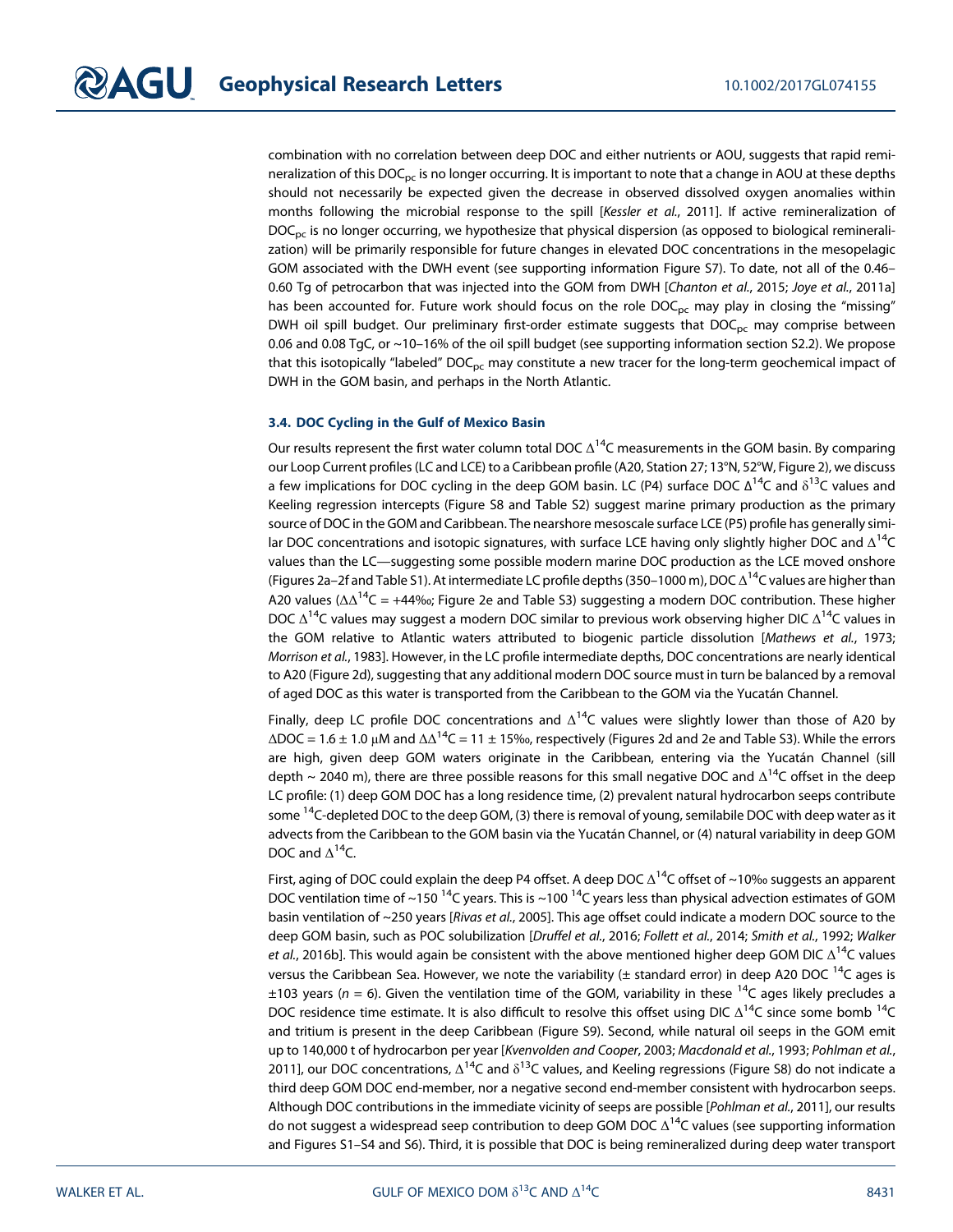

Figure 3. Cartoon depicting the DOC cycle within the Gulf of Mexico (GOM). The Mississippi River discharges terrestrial DOC (tDOC) which is rapidly cycled at the marine interface via photo-oxidation (UV), primary production, and microbial remineralization. Offshore the DOC cycle is dominated by primary production in the surface, slow deep water recharge of North Atlantic Deep Water (NADW), and modern deep DOC (and DIC) contributions from sinking particles. DOC from natural seeps in the deep GOM are not prevalent in DOC isotopic profiles. Thus, seep DOC is most likely labile and quickly remineralized at depth. The isotopic presence of a persistent DOC petrocarbon (DOC<sub>pc</sub>) plume is observed ~4 years after the Deepwater Horizon spill event at the Macondo wellhead (MWH) site.

between the Caribbean (40.5 ± 0.6 μM;  $n = 8$ ) and GOM basin (38.9 ± 0.8 μM;  $n = 4$ ). An isotopic mass balance of our observed DOC concentration offset of 1.6  $\pm$  1.0  $\mu$ M suggests a removal of DOC with  $\Delta^{14}$ C = -215 ± 195‰. While the uncertainty is high, this mass balance, together with a higher AOU in the deep GOM (ΔAOU = 40.1 μMol L<sup>-1</sup>; data not shown), suggests a removal of semilabile DOC during transport to the GOM is possible. However, we cannot rule out natural variability in DOC  $\Delta^{14}$ C, or deep POC solubilization as equally plausible explanations of the deep DOC  $\Delta^{14}$ C data.

#### 4. Summary and Implications

These data represent the first total DOC,  $\Delta^{14}C$  and  $\delta^{13}C$  water column profiles from the GOM and highlight dynamic cycling of DOC within several diverse northern GOM and deep GOM basin environments (Figure 3). A summary of our mass balance and mixing calculation results for each GOM environment are also provided in Table S3. Our results indicate significant export of high  $\Delta^{14}C$  tDOC from the Mississippi River. Preliminary  $\Delta^{14}$ C evidence of DOC in the deep Mississippi River may indicate a benthic biogenic methane source of exported DOC. A growing body of work suggests photo-oxidation and microbial respiration remove significant tDOC across the Louisiana shelf [Bianchi et al., 2004; Fichot and Benner, 2014; Fichot et al., 2014]. Our DOC  $\Delta^{14}$ C and  $\delta^{13}$ C results also suggest that some marine DOC accumulation occurs at the oceanographic front of the aging Mississippi River plume—consistent with previous work showing phytoplankton bloom and microbially mediated accumulation of semilabile DOC on the LA shelf. Offshore, GOM DOC cycling is dominated by primary production of modern DOC in the surface ocean. Near the Macondo wellhead site, we observe a large mesopelagic anomaly of high DOC with low  $\Delta^{14}C$  and  $\delta^{13}C$  values. The isotopic presence of a persistent  $DOC_{pc}$  plume was observed ~4 years after the Deepwater Horizon spill event. We hypothesize this "preaged," newly added DOC results from the microbial transformation of mesopelagic DWH oil and methane into a natural population of recalcitrant DOC molecules. In the deep GOM basin, DOC  $\Delta^{14}C$  values have slightly higher  $\Delta^{14}C$  values than deep water recharge sources (i.e., Caribbean and NADW), suggesting some modern deep DOC contributions from sinking particles. Very low DOC  $\Delta^{14}$ C values are not observed in the abyssal GOM, suggesting that deep hydrocarbon seep DOC is labile and does not accumulate in the deep GOM basin [Bianchi et al., 2014; Bracco et al., 2016; Lehr et al., 2015, last accessed February; Mason et al., 2016; McNichol et al., 1994; Strickland, 1972; Zhou et al., 2013; Ziervogel et al., 2012].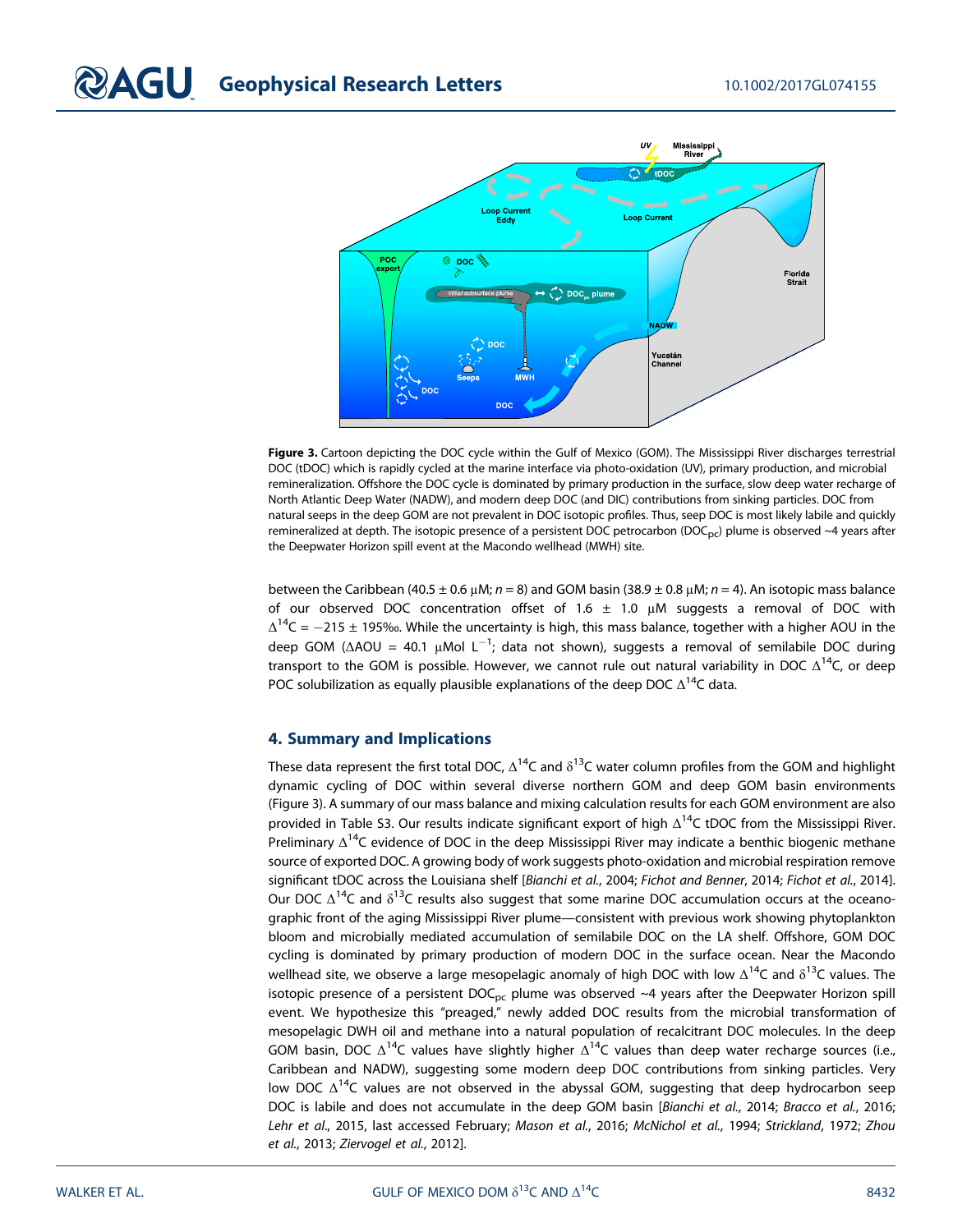#### Acknowledgments

We gratefully acknowledge the staff of the Louisiana Universities Marine Consortium (LUMCON) and the crew of the R/V Pelican for providing facilities for sampling the Gulf region and seawater DOC collection. We thank Frank Muller-Karger, Daniel Otis, and members of the Institute of Marine Remote Sensing (University of South Florida) for aid in determining the MRP location in near-real time. We also acknowledge Sheila Griffin, Jennifer Walker, Christopher Glynn, and Dachun Zhang (University of California Irvine) for their help with  $\Delta^{14}$ C and  $\delta^{13}$ C isotopic sample analysis. Matthew Rich (LUMCON) collected and analyzed oxygen and nutrient samples. We thank two anonymous reviewers for their insightful and constructive comments which greatly improved this paper. This work was funded by grants from BP/The Gulf of Mexico Research Initiative (GOMRI) to the Consortium for the Advanced Research of Transport of Hydrocarbon in the Environment (CARTHE; B.E.R.), the Coastal Waters Consortium (CWC; B.J.R.), an American Chemical Society (ACS) Petroleum Research Fund (PRF) New Directions (ND) Grant (E.R.M.D and B.D.W) and a UCI Keck Carbon Cycle AMS Laboratory Postdoctoral Scholarship (B.D.W.). The authors declare no financial conflicts or conflicts of interest. The authors declare that (the/all other) data supporting the findings of this study are available within the article and its supporting information files. Data are also publicly available through the Gulf of Mexico Research Initiative Information and Data Cooperative (GRIIDC) at [https://data.](https://data.gulfresearchinitiative.org) [gulfresearchinitiative.org](https://data.gulfresearchinitiative.org) (DOI: [10.7266/](https://doi.org/10.7266/N7BZ63Z7) [N7BZ63Z7\) and through contacting B.D.](https://doi.org/10.7266/N7BZ63Z7) [W. The funders had no role in the](https://doi.org/10.7266/N7BZ63Z7) [design, execution, or analyses of this](https://doi.org/10.7266/N7BZ63Z7) [project.](https://doi.org/10.7266/N7BZ63Z7)

#### **References**

- Beaupre, S. R. (2015), The carbon isotopic composition of marine DOC, in Biogeochemistry of Dissolved Organic Matter, edited by D. A. Hansell and C. A. Carlson, pp. 335–368, Elsevier, San Diego, Calif.
- Beaupre, S. R., E. R. M. Druffel, and S. Griffin (2007), A low-blank photochemical extraction system for concentration and isotopic analyses of marine dissolved organic carbon, Limnol. Oceanogr. Methods, 5, 174–184.
- Bianchi, T. S., T. Filley, K. Dria, and P. G. Hatcher (2004), Temporal variability in sources of dissolved organic carbon in the lower Mississippi River, Geochim. Cosmochim. Acta, 68(5), 959–967.
- Bianchi, T. S., C. Osburn, M. R. Shields, S. Yvon-Lewis, J. Young, L. Guo, and Z. Zhou (2014), Deepwater Horizon oil in Gulf of Mexico waters after 2 years: Transformation into the dissolved organic matter pool, Environ. Sci. Technol., 48(16), 9288–9297.
- Bracco, A., J. Choi, K. Joshi, H. Luo, and J. C. McWilliams (2016), Submesoscale currents in the Northern Gulf of Mexico: Deep phenomena and dispersion over the continental slope, Ocean Modell., 101, 43–58.
- Camilli, R., C. M. Reddy, D. R. Yoerger, B. A. S. Van Mooy, M. V. Jakuba, J. C. Kinsey, C. P. McIntyre, S. P. Sylva, and J. V. Maloney (2010), Tracking hydrocarbon plume transport and biodegradation at Deepwater Horizon, Science, 330(6001), 201–204.
- Canuel, E. A., and A. K. Hardison (2016), Sources, ages, and alteration of organic matter in estuaries, in Annual Review of Marine Science, vol. 8, edited by C. A. Carlson and S. J. Giovannoni, pp. 409–434.
- Canuel, E. A., and A. K. Hardison (2016), Sources, ages, and alteration of organic matter in estuaries, Ann Rev Mar Sci., 8(1), 409–434.
- Chanton, J., T. Zhao, B. E. Rosenheim, S. Joye, S. Bosman, C. Brunner, K. M. Yeager, A. R. Diercks, and D. Hollander (2015), Using natural abundance radiocarbon to trace the flux of petrocarbon to the seafloor following the Deepwater Horizon oil spill, Environ. Sci. Technol., 49(2), 847–854.
- Cherrier, J., J. Sarkodee-Adoo, T. P. Guilderson, and J. P. Chanton (2014), Fossil carbon in particulate organic matter in the Gulf of Mexico following the Deepwater Horizon event, Environ. Sci. Technol. Lett., 1(1), 108–112.
- Crespo-Medina, M., M. Crespo-Medina, C. D. Meile, R. M. W. Amon, A. Bracco, J. P. Montoya, T. A. Villareal, and A. M. Wood (2014), The rise and fall of methanotrophy following a deepwater oil-well blowout, Nat. Geosci., 7(6), 423–427.
- D'Souza, N. A., A. Subramaniam, A. R. Juhl, M. Hafez, A. Chekalyuk, S. Phan, B. Yan, I. R. MacDonald, S. C. Weber, and J. P. Montoya (2016), Elevated surface chlorophyll associated with natural oil seeps in the Gulf of Mexico, Nat. Geosci., 9(3), 215–218.
- Druffel, E. R. M., S. Griffin, A. I. Coppola, and B. D. Walker (2016), Radiocarbon in dissolved organic carbon of the Atlantic Ocean, Geophys. Res. Lett., 43, 5279–5286, doi[:10.1002/2016GL068746.](https://doi.org/10.1002/2016GL068746)
- Druffel, E. R. M., S. Griffin, B. D. Walker, A. I. Coppola, and D. S. Glynn (2013), Total uncertainty of radiocarbon measurements of marine dissolved organic carbon and methodological recommendations, Radiocarbon, 55(2–3), 1135–1141.

Duan, S. W., T. S. Bianchi, and T. P. Sampere (2007), Temporal variability in the composition and abundance of terrestrially-derived dissolved organic matter in the lower Mississippi and Pearl Rivers, Mar. Chem., 103(1–2), 172–184.

Dunn, D. D. (1996), Trends in nutrient inflows to the Gulf of Mexico from streams draining the conterminous United States 1972–1993, Rep. 96–4113, prepared in cooperation with the U.S. Austin, Texas: Environmental Protection Agency, Gulf of Mexico Program, Nutrient Enrichment Issue Committee, U.S. Geological Survey.

Fichot, C. G., and R. Benner (2014), The fate of terrigenous dissolved organic carbon in a river-influenced ocean margin, Global Biogeochem. Cycles, 28, 300–318, doi:[10.1002/2013GB004670](https://doi.org/10.1002/2013GB004670).

- Fichot, C. G., S. E. Lohrenz, and R. Benner (2014), Pulsed, cross-shelf export of terrigenous dissolved organic carbon to the Gulf of Mexico, J. Geophys. Res. Oceans, 119, 1176–1194, doi[:10.1002/2013JC009424.](https://doi.org/10.1002/2013JC009424)
- Follett, C. L., D. J. Repeta, D. H. Rothman, L. Xu, and C. Santinelli (2014), Hidden cycle of dissolved organic carbon in the deep ocean, Proc. Natl. Acad. Sci. U.S.A., 111(47), 16,706–16,711.
- Gardner, W. S., R. Benner, R. M. W. Amon, J. B. Cotner, J. F. Cavaletto, and J. R. Johnson (1996), Effects of high-molecular-weight dissolved organic matter on nitrogen dynamics in the Mississippi River plume, Mar. Ecol. Prog. Ser., 133(1–3), 287–297.
- Graham, W. M., R. H. Condon, R. H. Carmichael, I. D'Ambra, H. K. Patterson, L. J. Linn, and F. J. Hernandez Jr. (2010), Oil carbon entered the coastal planktonic food web during the Deepwater Horizon oil spill, Environ. Res. Lett., 5(4).
- Griffin, S., S. R. Beaupre, and E. R. M. Druffel (2010), An alternate method of diluting dissolved organic carbon seawater samples for  $14C$ analysis, Radiocarbon, 52(2–3), 1224–1229.

Guo, L., D. M. White, C. Xu, and P. H. Santschi (2009), Chemical and isotopic composition of high-molecular-weight dissolved organic matter from the Mississippi River plume, Mar. Chem., 114(3–4), 63–71.

Hansell, D. A., C. A. Carlson, D. J. Repeta, and R. Schlitzer (2009), Dissolved organic matter in the ocean—A controversy stimulates new insights, Oceanography, 22(4), 202–211.

Joye, S. B., A. P. Teske, and J. E. Kostka (2014), Microbial dynamics following the Macondo oil well blowout across Gulf of Mexico environments, Bioscience, 64(9), 766–777.

Joye, S. B., et al. (2011b), Comment on "A persistent oxygen anomaly reveals the fate of spilled methane in the deep Gulf of Mexico", Science, 332(6033).

Kessler, J. D., et al. (2011), A persistent oxygen anomaly reveals the fate of spilled methane in the deep Gulf of Mexico, Science, 331(6015), 312–315.

Kleindienst, S., S. Grim, M. Sogin, A. Bracco, M. Crespo-Medina, and S. B. Joye (2016), Diverse, rare microbial taxa responded to the Deepwater Horizon deep-sea hydrocarbon plume, ISME J., 10(2), 400–415.

Kvenvolden, K. A., and C. K. Cooper (2003), Natural seepage of crude oil into the marine environment, Geo-Mar. Lett., 23(3-4), 140-146. Lehr, W., S. Bristol, and A. Possolo (2015), Federal Interagency Solutions Group, Oil budget calculator science and engineering team, Oil Budget Calculator.

Macdonald, I. R., N. L. Guinasso, S. G. Ackleson, J. F. Amos, R. Duckworth, R. Sassen, and J. M. Brooks (1993), Natural oil slicks in the Gulf of Mexico visible from space, J. Geophys. Res., 98(C9), 16,351–16,364, doi:[10.1029/93JC01289](https://doi.org/10.1029/93JC01289).

MacDonald, I. R., et al. (2015), Natural and unnatural oil slicks in the Gulf of Mexico, J. Geophysical Res. Oceans, 120, 8364–8380, doi[:10.1002/](https://doi.org/10.1002/2015JC011062) [2015JC011062.](https://doi.org/10.1002/2015JC011062)

Mason, O. U., E. J. Canter, L. E. Gillies, T. K. Paisie, and B. J. Roberts (2016), Mississippi River plume enriches microbial diversity in the northern Gulf of Mexico, Front. Microbiol., 7.

Mathews, T. D., A. D. Fredericks, and W. M. Sachett (1973), The geochemistry of radiocarbon in the Gulf of Mexico, Rep. 725–734 pp, International Atomic Energy Agency (IAEA): IAEA., Vienna.

Joye, S. B., I. R. MacDonald, I. Leifer, and V. Asper (2011a), Magnitude and oxidation potential of hydrocarbon gases released from the BP oil well blowout, Nat. Geosci., 4(3), 160–164.